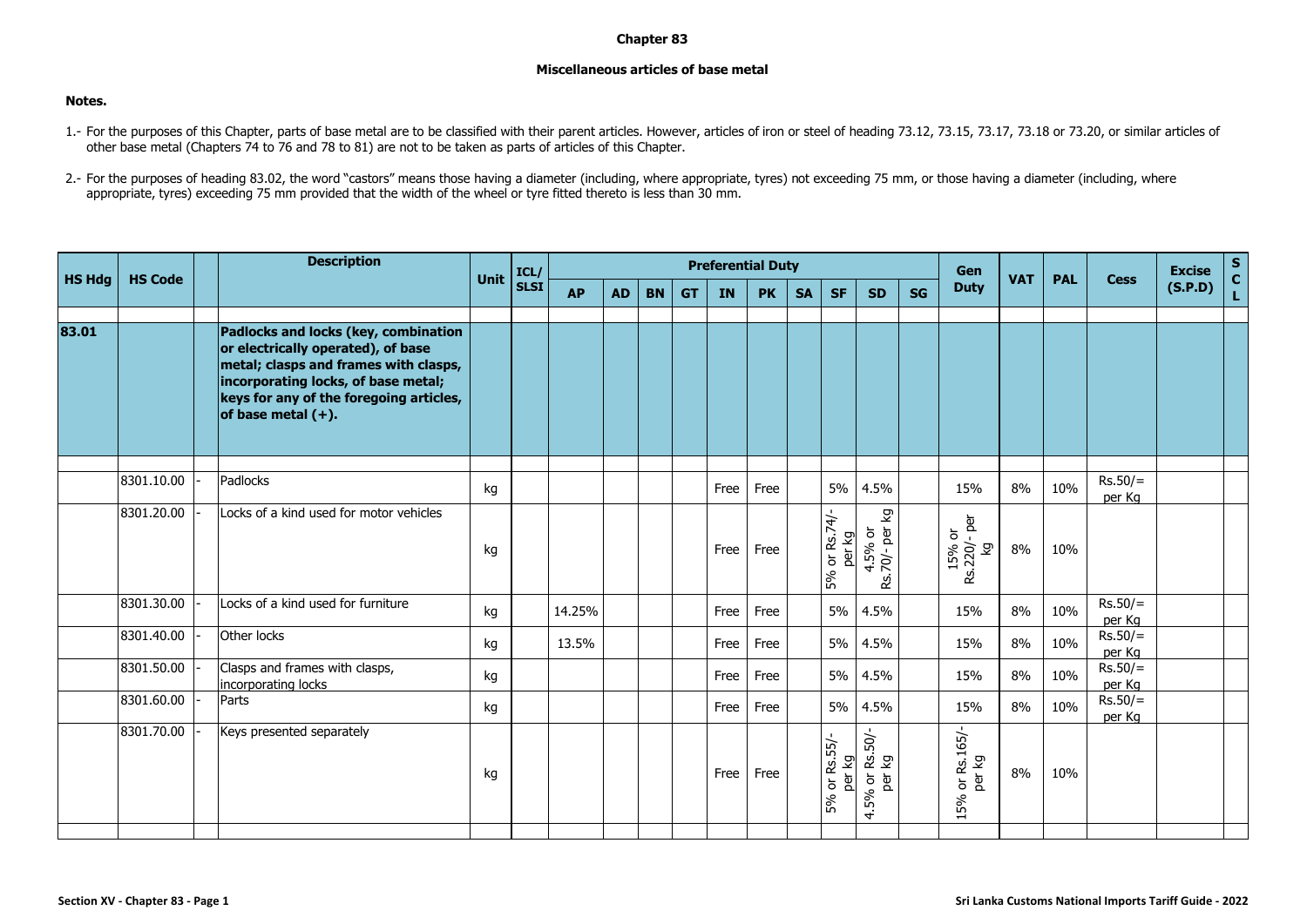|               |                |     | <b>Description</b>                                                                                                                                                                                                                                                                                                                                   | Unit | ICL/        | <b>Preferential Duty</b><br>Gen<br><b>VAT</b> |           |           |           |      |           |           |           |           |    |                                |     |            | <b>Excise</b>                 | $\mathbf{s}$ |               |
|---------------|----------------|-----|------------------------------------------------------------------------------------------------------------------------------------------------------------------------------------------------------------------------------------------------------------------------------------------------------------------------------------------------------|------|-------------|-----------------------------------------------|-----------|-----------|-----------|------|-----------|-----------|-----------|-----------|----|--------------------------------|-----|------------|-------------------------------|--------------|---------------|
| <b>HS Hdg</b> | <b>HS Code</b> |     |                                                                                                                                                                                                                                                                                                                                                      |      | <b>SLSI</b> | <b>AP</b>                                     | <b>AD</b> | <b>BN</b> | <b>GT</b> | IN   | <b>PK</b> | <b>SA</b> | <b>SF</b> | <b>SD</b> | SG | <b>Duty</b>                    |     | <b>PAL</b> | <b>Cess</b>                   | (S.P.D)      | $\frac{c}{L}$ |
| 83.02         |                |     | <b>Base metal mountings, fittings and</b><br>similar articles suitable for furniture,<br>doors, staircases, windows, blinds,<br>coachwork, saddlery, trunks, chests,<br>caskets or the like; base metal hat-<br>racks, hat-pegs, brackets and similar<br>fixtures; castors with mountings of<br>base metal; automatic door closers of<br>base metal. |      |             |                                               |           |           |           |      |           |           |           |           |    |                                |     |            |                               |              |               |
|               | 8302.10        |     | Hinges:                                                                                                                                                                                                                                                                                                                                              |      |             |                                               |           |           |           |      |           |           |           |           |    |                                |     |            |                               |              |               |
|               | 8302.10.10     |     | Of aluminium                                                                                                                                                                                                                                                                                                                                         | kg   |             |                                               |           |           |           |      |           |           |           |           |    | 15%                            | Con | 10%        | $Rs.50/=$<br>per Kg           |              |               |
|               | 8302.10.20     |     | Of steel                                                                                                                                                                                                                                                                                                                                             |      |             |                                               |           |           |           |      |           |           |           |           |    | Rs.33/-<br>kg<br>15% or<br>per | Con | 10%        | 15% or<br>$Rs.83/=$<br>per kg |              |               |
|               | 8302.10.90     | --- | Other                                                                                                                                                                                                                                                                                                                                                | kg   |             |                                               |           |           |           |      |           |           |           |           |    | 15%                            | Con | 10%        | 15% or<br>$Rs.35/=$<br>per Kg |              |               |
|               | 8302.20.00     |     | Castors                                                                                                                                                                                                                                                                                                                                              | kg   |             |                                               |           |           |           | Free | Free      |           | 5%        | 5%        |    | 15%                            | 8%  | 10%        | 15% or<br>$Rs.35/=$<br>per Kg |              |               |
|               | 8302.30.00     |     | Other mountings, fittings and similar<br>articles suitable for motor vehicles                                                                                                                                                                                                                                                                        | kg   |             |                                               |           |           |           | Free | Free      |           | 5%        | 4.5%      |    | 15%                            | 8%  | 10%        | $Rs.30/=$<br>per Kg           |              |               |
|               |                |     | Other mountings, fittings and similar<br>articles :                                                                                                                                                                                                                                                                                                  |      |             |                                               |           |           |           |      |           |           |           |           |    |                                |     |            |                               |              |               |
|               | 8302.41.00     |     | Suitable for buildings                                                                                                                                                                                                                                                                                                                               | kg   |             |                                               |           |           |           |      |           |           |           |           |    | 15%                            | 8%  | 10%        | 15% or<br>$Rs.35/=$<br>per Kg |              |               |
|               | 8302.42.00     |     | Other, suitable for furniture                                                                                                                                                                                                                                                                                                                        | kg   |             |                                               |           |           |           |      |           |           |           |           |    | 15%                            | 8%  | 10%        | 15% or<br>$Rs.35/=$<br>per Kg |              |               |
|               | 8302.49.00     | --  | Other                                                                                                                                                                                                                                                                                                                                                | kg   |             |                                               |           |           |           |      |           |           |           |           |    | 15%                            | 8%  | 10%        | 15% or<br>$Rs.35/=$<br>per Kg |              |               |
|               | 8302.50.00     |     | Hat-racks, hat-pegs, brackets and similar<br>fixtures                                                                                                                                                                                                                                                                                                | kg   |             |                                               |           |           |           |      |           |           |           |           |    | 15%                            | 8%  | 10%        | 15% or<br>$Rs.35/=$<br>per Kg |              |               |
|               | 8302.60.00     |     | Automatic door closers                                                                                                                                                                                                                                                                                                                               | kg   |             |                                               |           |           |           | Free | Free      |           | 5%        | 4.5%      |    | 15%                            | 8%  | 10%        | $Rs.30/=$<br>per Kg           |              |               |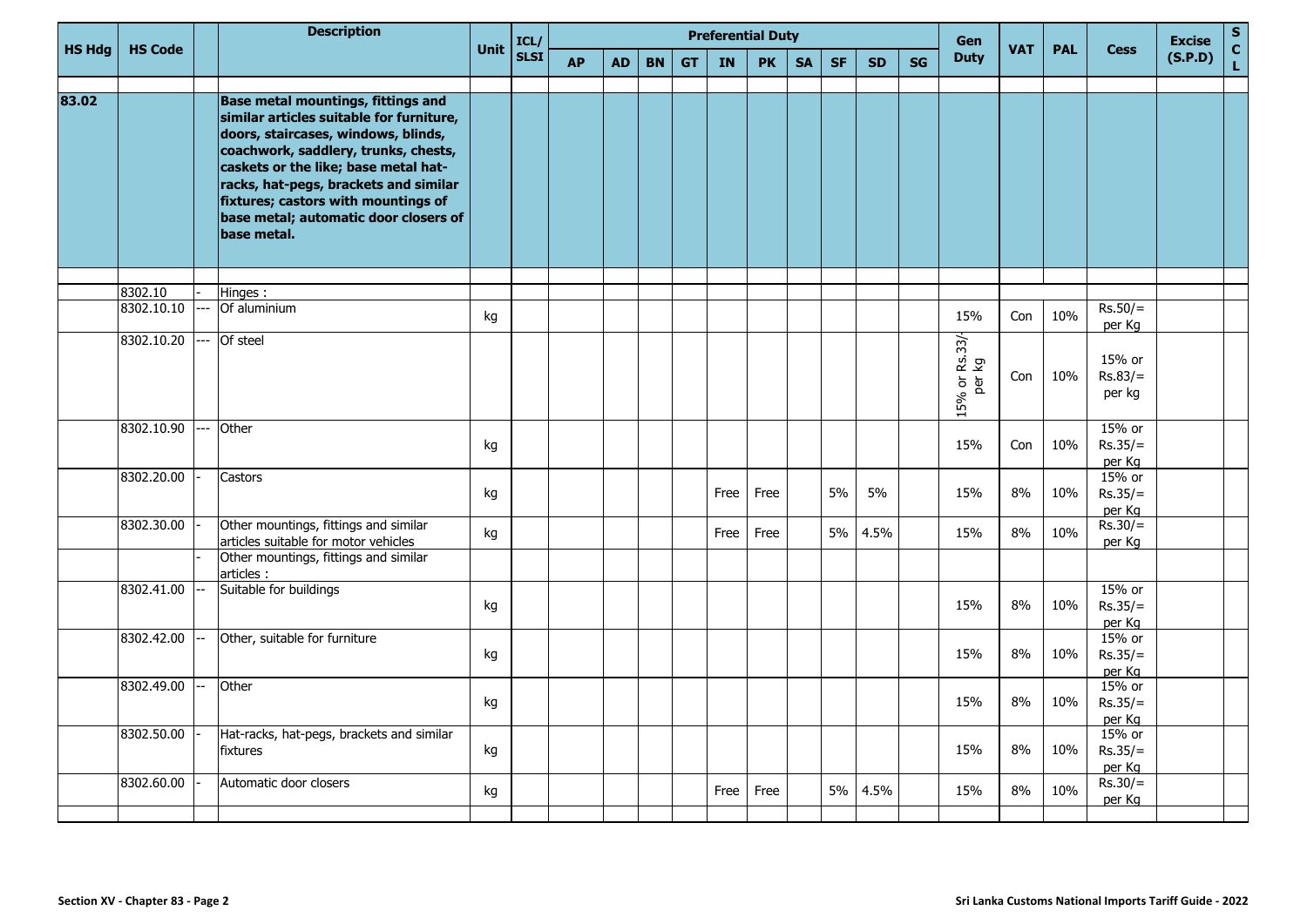|               |                | <b>Description</b>                                                                                                                                                                                                                                   |      | ICL/        | <b>Preferential Duty</b> |           |           |           |      |           |           |           |           |           | Gen                      |            |            | <b>Excise</b>                           | S       |                    |
|---------------|----------------|------------------------------------------------------------------------------------------------------------------------------------------------------------------------------------------------------------------------------------------------------|------|-------------|--------------------------|-----------|-----------|-----------|------|-----------|-----------|-----------|-----------|-----------|--------------------------|------------|------------|-----------------------------------------|---------|--------------------|
| <b>HS Hdg</b> | <b>HS Code</b> |                                                                                                                                                                                                                                                      | Unit | <b>SLSI</b> | <b>AP</b>                | <b>AD</b> | <b>BN</b> | <b>GT</b> | IN   | <b>PK</b> | <b>SA</b> | <b>SF</b> | <b>SD</b> | <b>SG</b> | <b>Duty</b>              | <b>VAT</b> | <b>PAL</b> | <b>Cess</b>                             | (S.P.D) | $\mathbf{C}$<br>L. |
| 83.03         | 8303.00.00     | Armoured or reinforced safes, strong-<br>boxes and doors and safe deposit<br>lockers for strong-rooms, cash or<br>deed boxes and the like, of base<br>metal.                                                                                         | kg   |             |                          |           |           |           |      |           |           |           |           |           | 15%                      | 8%         | 10%        | 15% or<br>$Rs.35/=$<br>per Kg           |         |                    |
| 83.04         | 8304.00.00     | Filing cabinets, card-index cabinets,<br>paper trays, paper rests, pen trays,<br>office-stamp stands and similar office<br>or desk equipment, of base metal,<br>other than office furniture of heading<br>94.03.                                     | kg   |             |                          |           |           |           |      |           |           |           |           |           | 15% or Rs.61/-<br>per kg | 8%         | 10%        | 15% or<br>$Rs.15/=$<br>per Kg           |         |                    |
| 83.05         |                | Fittings for loose-leaf binders or files,<br>letter clips, letter corners, paper clips,<br>indexing tags and similar office<br>articles, of base metal; staples in<br>strips (for example, for offices,<br>upholstery, packaging), of base<br>metal. |      |             |                          |           |           |           |      |           |           |           |           |           |                          |            |            |                                         |         |                    |
|               | 8305.10.00     | Fittings for loose-leaf binders or files                                                                                                                                                                                                             | kg   |             | 13.50%                   |           |           |           | Free | Free      |           | 5%        | 5%        |           | 15%                      | 8%         | 10%        | 15% or<br>$Rs.58/=$                     |         |                    |
|               | 8305.20.00     | Staples in strips                                                                                                                                                                                                                                    | kg   |             | 14.25%                   |           |           |           | Free | Free      |           | 5%        | 5%        |           | 15%                      | 8%         | 10%        | per Kg<br>15% or<br>$Rs.58/=$           |         |                    |
|               | 8305.90.00     | Other, including parts                                                                                                                                                                                                                               | kg   |             | 13.50%                   |           |           |           | Free | Free      |           | 5%        | 5%        |           | 15%                      | 8%         | 10%        | per Kg<br>15% or<br>$Rs.58/=$<br>per Kg |         |                    |
| 83.06         |                | Bells, gongs and the like, non-electric,<br>of base metal; statuettes and other<br>ornaments, of base metal;<br>photograph, picture or similar frames,<br>of base metal; mirrors of base metal.                                                      |      |             |                          |           |           |           |      |           |           |           |           |           |                          |            |            |                                         |         |                    |
|               | 8306.10        | Bells, gongs and the like:                                                                                                                                                                                                                           |      |             |                          |           |           |           |      |           |           |           |           |           |                          |            |            |                                         |         |                    |
|               | 8306.10.10     | For bicycles                                                                                                                                                                                                                                         | kg   |             |                          |           |           |           |      |           |           |           |           | Free      | Free                     | 8%         | 10%        |                                         |         |                    |
|               | 8306.10.90     | <br>Other                                                                                                                                                                                                                                            | kg   |             |                          |           |           |           |      |           |           |           | 5%        |           | 15%                      | 8%         | 10%        | 15% or<br>$Rs.58/=$<br>per Kg           |         |                    |
|               |                | Statuettes and other ornaments :                                                                                                                                                                                                                     |      |             |                          |           |           |           |      |           |           |           |           |           |                          |            |            |                                         |         |                    |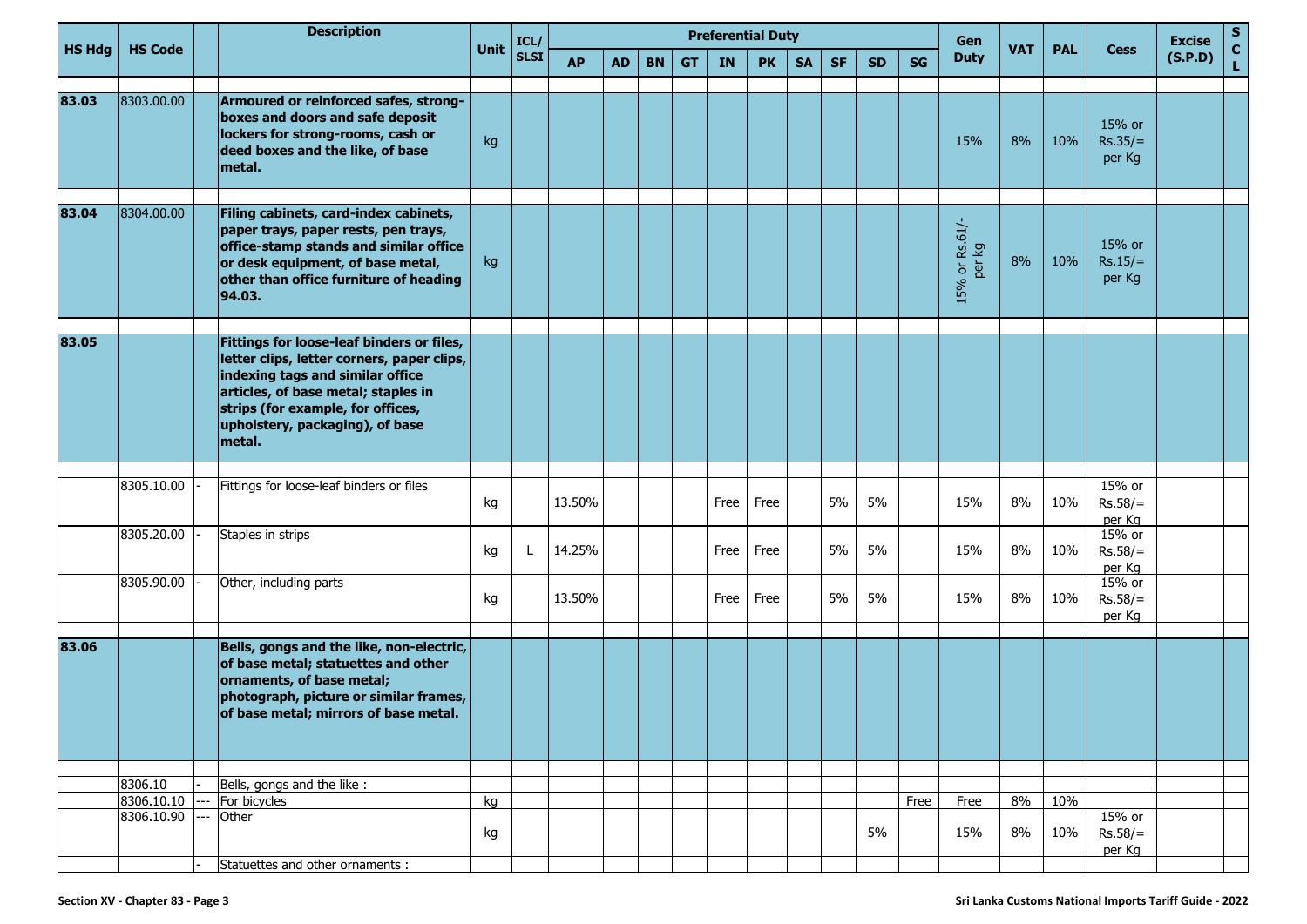|        |                       | <b>Description</b>                                                                                                                                                                                                                                                                                                                                                                                  |      | ICL/        | <b>Preferential Duty</b> |           |           |           |      |           |           |           |           | Gen       |             |            |            | <b>Excise</b>       | ${\sf s}$ |                   |
|--------|-----------------------|-----------------------------------------------------------------------------------------------------------------------------------------------------------------------------------------------------------------------------------------------------------------------------------------------------------------------------------------------------------------------------------------------------|------|-------------|--------------------------|-----------|-----------|-----------|------|-----------|-----------|-----------|-----------|-----------|-------------|------------|------------|---------------------|-----------|-------------------|
| HS Hdg | <b>HS Code</b>        |                                                                                                                                                                                                                                                                                                                                                                                                     | Unit | <b>SLSI</b> | <b>AP</b>                | <b>AD</b> | <b>BN</b> | <b>GT</b> | IN   | <b>PK</b> | <b>SA</b> | <b>SF</b> | <b>SD</b> | <b>SG</b> | <b>Duty</b> | <b>VAT</b> | <b>PAL</b> | <b>Cess</b>         | (S.P.D)   | $\mathbf c$<br>L. |
|        |                       |                                                                                                                                                                                                                                                                                                                                                                                                     |      |             |                          |           |           |           |      |           |           |           |           |           |             |            |            |                     |           |                   |
|        | 8306.21.00            | Plated with precious metal                                                                                                                                                                                                                                                                                                                                                                          |      |             |                          |           |           |           |      |           |           |           |           |           |             |            |            | 15% or              |           |                   |
|        |                       |                                                                                                                                                                                                                                                                                                                                                                                                     | kg   |             |                          |           |           |           | Free | Free      |           | 5%        | 5%        |           | 15%         | 8%         | 10%        | $Rs.58/=$<br>per Kg |           |                   |
|        | 8306.29.00            | Other                                                                                                                                                                                                                                                                                                                                                                                               |      |             |                          |           |           |           |      |           |           |           |           |           |             |            |            | 15% or              |           |                   |
|        |                       |                                                                                                                                                                                                                                                                                                                                                                                                     | kg   | L           | 13.50%                   |           |           |           | Free | Free      |           | 5%        | 5%        |           | 15%         | 8%         | 10%        | $Rs.58/=$           |           |                   |
|        |                       |                                                                                                                                                                                                                                                                                                                                                                                                     |      |             |                          |           |           |           |      |           |           |           |           |           |             |            |            | per Kg              |           |                   |
|        | 8306.30.00            | Photograph, picture or similar frames;                                                                                                                                                                                                                                                                                                                                                              |      |             |                          |           |           |           |      |           |           |           |           |           |             |            |            | 15% or              |           |                   |
|        |                       | mirrors                                                                                                                                                                                                                                                                                                                                                                                             | kg   |             | 13.50%                   |           |           |           | Free | Free      |           | 5%        | 5%        |           | 15%         | 8%         | 10%        | $Rs.58/=$           |           |                   |
|        |                       |                                                                                                                                                                                                                                                                                                                                                                                                     |      |             |                          |           |           |           |      |           |           |           |           |           |             |            |            | per Kg              |           |                   |
| 83.07  |                       | Flexible tubing of base metal, with or                                                                                                                                                                                                                                                                                                                                                              |      |             |                          |           |           |           |      |           |           |           |           |           |             |            |            |                     |           |                   |
|        |                       | without fittings.                                                                                                                                                                                                                                                                                                                                                                                   |      |             |                          |           |           |           |      |           |           |           |           |           |             |            |            |                     |           |                   |
|        |                       |                                                                                                                                                                                                                                                                                                                                                                                                     |      |             |                          |           |           |           |      |           |           |           |           |           |             |            |            |                     |           |                   |
|        | 8307.10<br>8307.10.10 | Of iron or steel :<br>Intended for trasfer of liquefied petroleum                                                                                                                                                                                                                                                                                                                                   |      |             |                          |           |           |           |      |           |           |           |           |           |             |            |            |                     |           |                   |
|        |                       | qas                                                                                                                                                                                                                                                                                                                                                                                                 | kg   | $\sf S$     |                          |           |           |           | Free | Free      |           | 4%        | 1.5%      |           | Free        | 8%         | 10%        | 10%                 |           |                   |
|        | 8307.10.90            | Other                                                                                                                                                                                                                                                                                                                                                                                               | kg   |             |                          |           |           |           | Free | Free      |           | 4%        | 1.5%      |           | Free        | 8%         | 10%        | 10%                 |           |                   |
|        | 8307.90.00            | Of other base metal :                                                                                                                                                                                                                                                                                                                                                                               |      |             |                          |           |           |           |      |           |           |           |           |           |             |            |            |                     |           |                   |
|        | 8307.90.10            | Intended for trasfer of liquefied petroleum                                                                                                                                                                                                                                                                                                                                                         | kg   | S           |                          |           |           |           | Free | Free      |           | 4%        | 1.5%      |           | Free        | 8%         | 10%        | 10%                 |           |                   |
|        |                       | qas                                                                                                                                                                                                                                                                                                                                                                                                 |      |             |                          |           |           |           |      |           |           |           |           |           |             |            |            |                     |           |                   |
|        | 8307.90.90            | Other                                                                                                                                                                                                                                                                                                                                                                                               | ka   |             |                          |           |           |           | Free | Free      |           | 4%        | 1.5%      |           | Free        | 8%         | 10%        | 10%                 |           |                   |
| 83.08  |                       | Clasps, frames with clasps, buckles,<br>buckle-clasps, hooks, eyes, eyelets<br>and the like, of base metal, of a kind<br>used for clothing or clothing<br>accessories, footwear, jewellery,<br>wrist-watches, books, awnings,<br>leather goods, travel goods or<br>saddlery or for other made up<br>articles; tubular or bifurcated rivets,<br>of base metal; beads and spangles, of<br>base metal. |      |             |                          |           |           |           |      |           |           |           |           |           |             |            |            |                     |           |                   |
|        | 8308.10.00            | Hooks, eyes and eyelets                                                                                                                                                                                                                                                                                                                                                                             | kg   |             |                          |           |           |           |      | Free      |           |           | 4.5%      |           | 15%         | 8%         | 10%        |                     |           |                   |
|        | 8308.20.00            | Tubular or bifurcated rivets                                                                                                                                                                                                                                                                                                                                                                        | kg   |             |                          |           |           |           |      | Free      |           |           | 4.5%      |           | 15%         | 8%         | 10%        |                     |           |                   |
|        | 8308.90.00            | Other, including parts                                                                                                                                                                                                                                                                                                                                                                              | kg   |             |                          |           |           |           |      | Free      |           |           | 4.5%      |           | 15%         | 8%         | 10%        |                     |           |                   |
| 83.09  |                       | <b>Stoppers, caps and lids (including</b><br>crown corks, screw caps and pouring<br>stoppers), capsules for bottles,<br>threaded bungs, bung covers, seals<br>and other packing accessories, of<br>base metal.                                                                                                                                                                                      |      |             |                          |           |           |           |      |           |           |           |           |           |             |            |            |                     |           |                   |
|        |                       |                                                                                                                                                                                                                                                                                                                                                                                                     |      |             |                          |           |           |           |      |           |           |           |           |           |             |            |            |                     |           |                   |